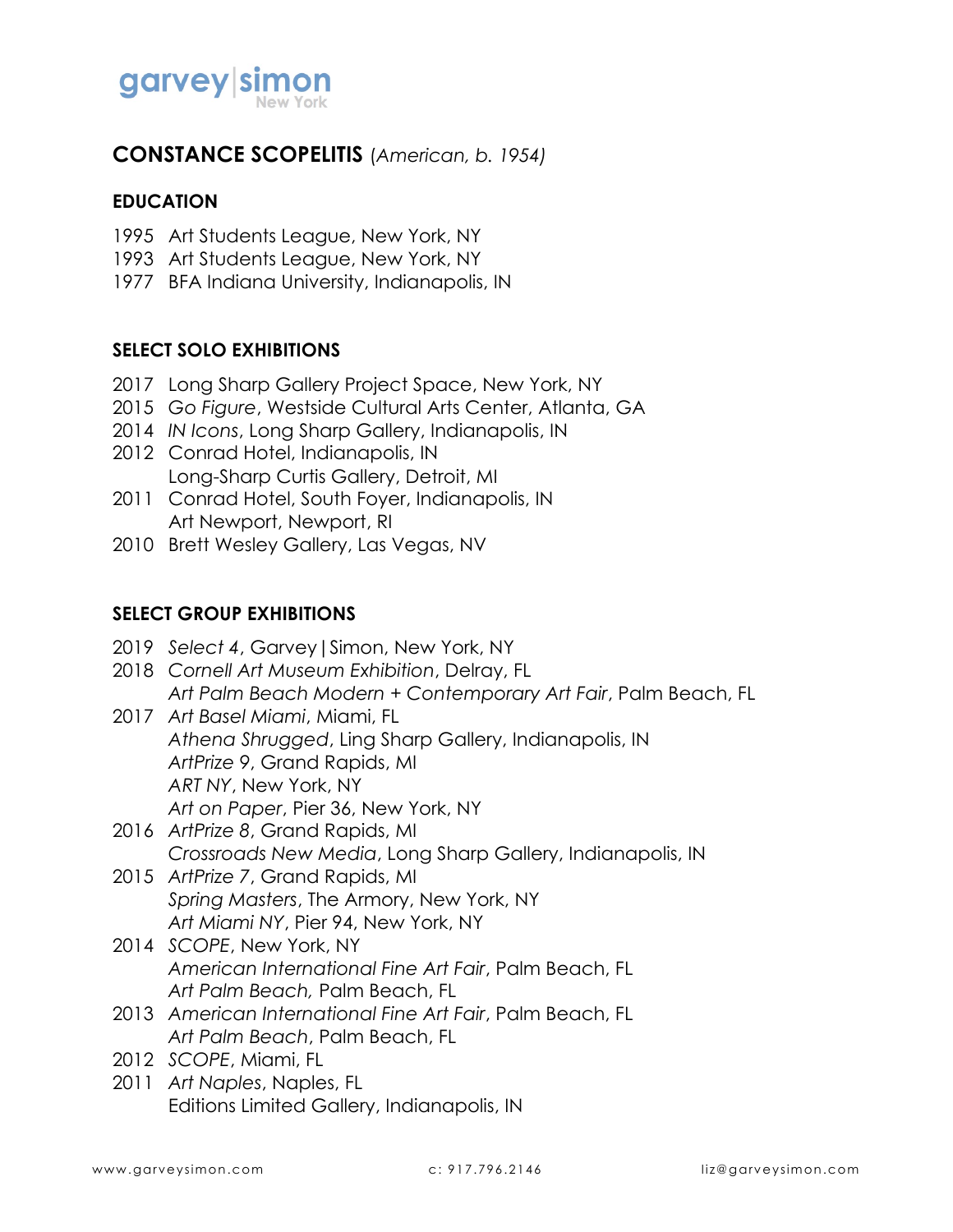# garvey simon

*Artist Portraits, Painting on Exhibit*, Richmond Art Museum, Richmond, IN *Contemporary Figurative Show*, Indy Arts Council, Indianapolis, IN *Art Greenwich*, NAC Gallery, Greenwich, CT *Red Dot Art Fair*, NAC Gallery, Miami, FL

- 2010 *Artist Portraits, Painting on Exhibit*, Indianapolis Art Center, Indianapolis, IN
- 2009 ARTBOX, Indianapolis, IN

### **BIBLIOGRAPHY**

- 2019 "Through the Looking Glass: Innovative Women Artists at New York Armory Week," *D/Raied Magazine*
- 2013 *Studio Visit Magazine*, Vol. 22 "Art Takes Times Square," *See.Me NYC*
- 2011 *American Art Collector*, March 2011.
- 2010 *Studio Visit Magazine*, Vol. 11 *Indianapolis Star*, May 2010. *American Art Collector*, April 2010.
- 2008 *Indianapolis Monthly*, December 2008.
- 2007 *American Art Collector*, August 2007. *Coastline Pilot, Orange County*, August 2007.
- 2005 *ArtScene Digest to Art in Southern California*, September 2005.

### **AWARDS**

- 2013 Creative Renewal Fellowship, Eli Lilly Foundation
- 2010 Fellowship Schildersweek, Domburg the Netherlands
- 1999 Fellowship, Vermont Studio Center

### **SELECTED COLLECTIONS**

Bonnie and Daniel Tisch, New York, NY Yvel Jewelry Maui Ocean Resort Indiana University School of Law Indiana University School of Medicine Kite Realty, Indianapolis Christel House School, Indianapolis Christel Dehaan Family Foundation and Resort Condominiums International Simon Family Collection, Simon Group Real Estate and Developers Fehsenfeld Family Collection, American Gas and Chemical Indianapolis Library Foundation Conrad Indianapolis